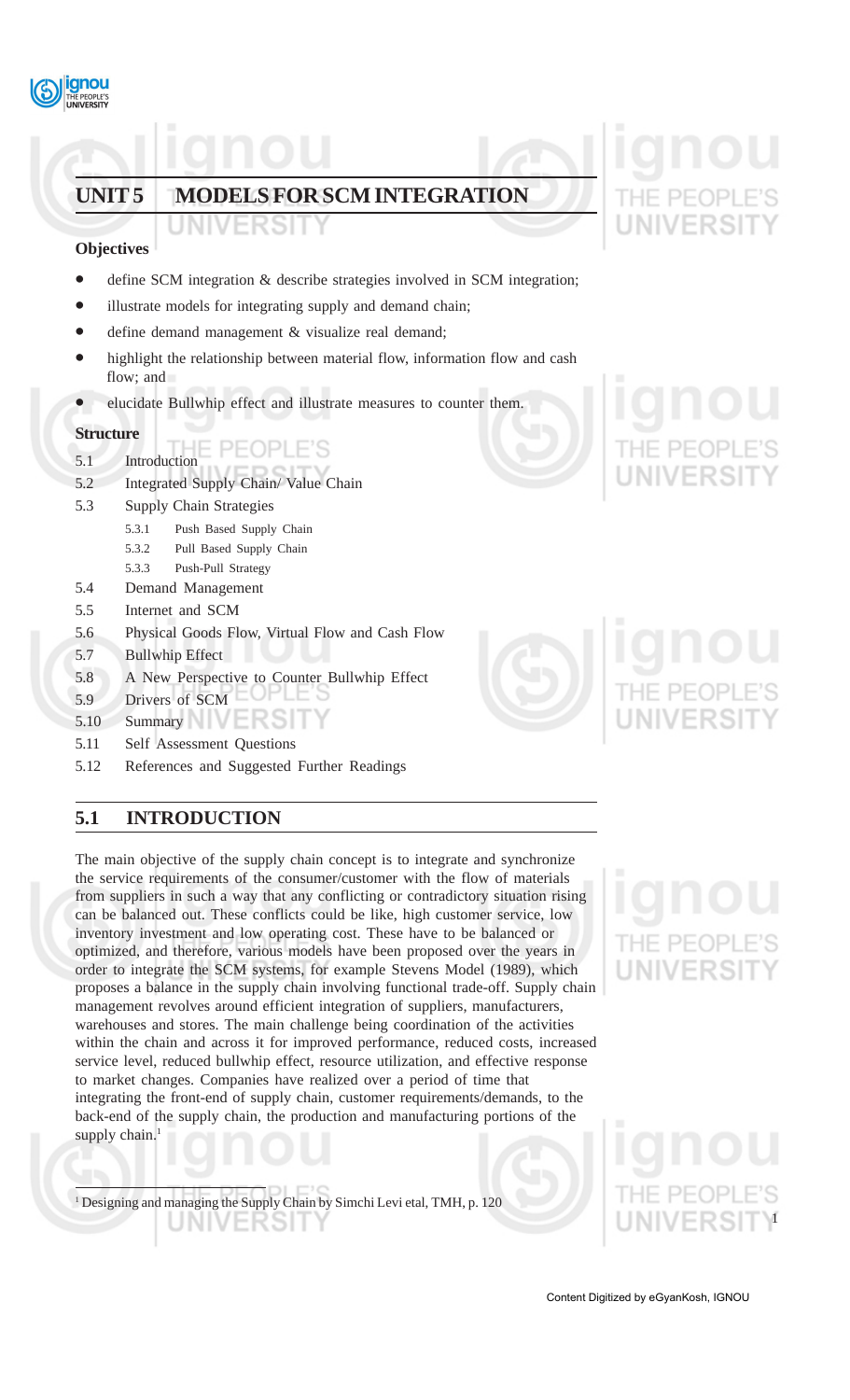

**Design and Management of** Development of an integrated supply chain requires management of material and **SCM** information flows to be viewed from three perspectives: **INF** ۲E

- **Strategic** 
	- **Tactical**
	- Operational.

At each of these levels, there has to be utmost coordination and harmonization between the finance, information, material, facilities, people and the system as a whole. Let us see these perspectives one by one.

NIVERS

# **5.2 INTEGRATED SUPPLY CHAIN/VALUE CHAIN**

Integration of Supply Chain & Demand Chain can be seen from three angles as follows: l H.H

**Strategic Level:** What should be the focus at the strategic level?

- What are the objectives and policies for the supply chain and how can they be developed to achieve competitive superiority?
- How to develop the physical components of the supply chain?
- How to develop the statement of customer service intent by the product market, customer group or by a large customer?







### **Stage 4 External Inte**

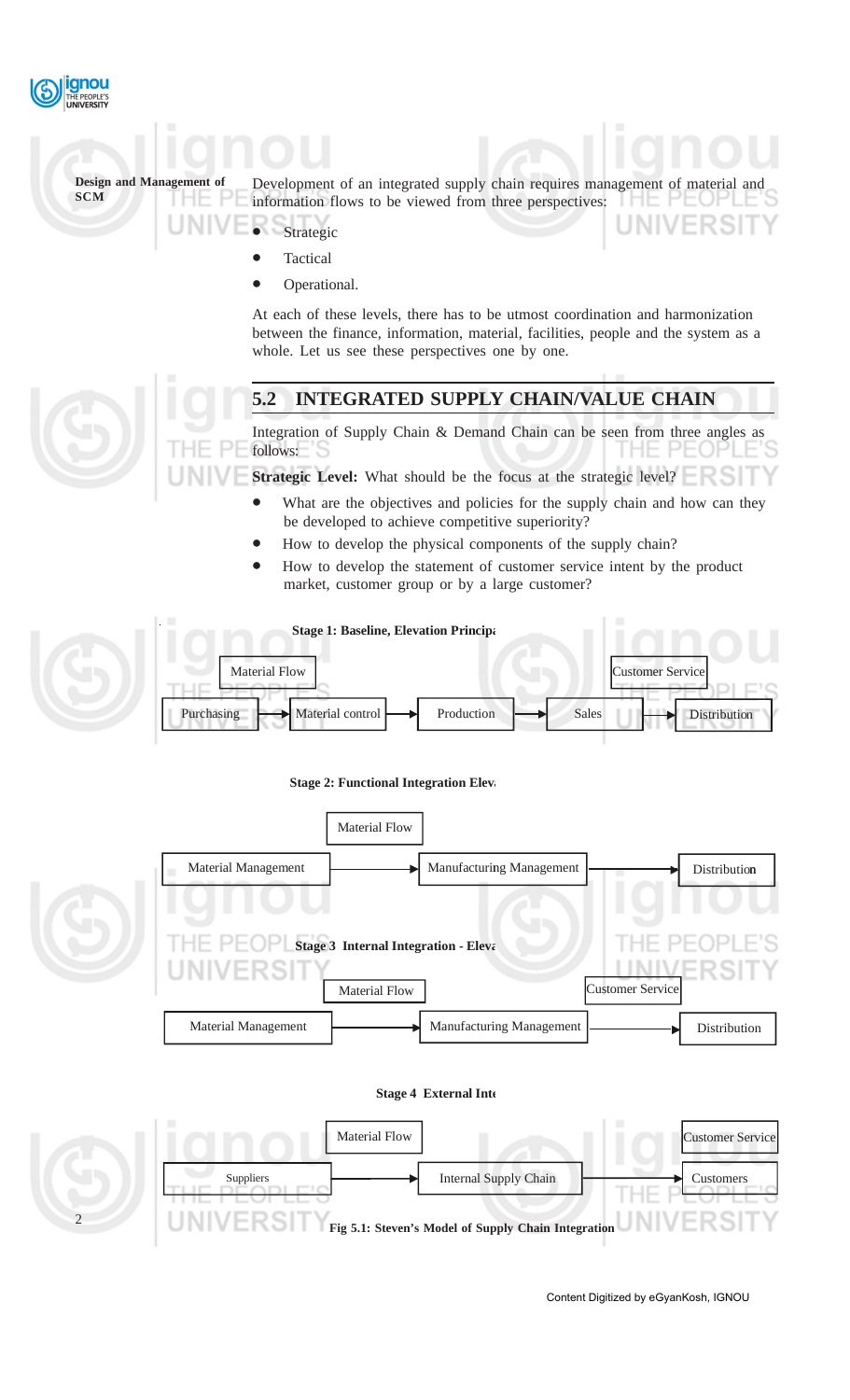

• Developing an organizational structure capable of bridging the functional hurdles, thereby ensuring an integrated value delivery based supply chain.

**Tactical Level:** This focuses on the means by which the strategic objectives could be achieved. The various objectives for each element in the supply chain provide the directions for achieving the balance within the supply chain. It involves identifying the necessary resources with which the balance could be achieved.

**Operational Level:** the implementation level in the model, and aims at converting the objectives and policies so formulated into workable solutions. This is also the supply chain development phase and the strategy and plans for implementation are evolved. Implementation plans require a time-phased program for allocation of resources all through the supply chain. (Fig 5.1).

Steven's comment concerning supply chain development is equally interesting, which says while the impetus for the development of the strategy may be a topdown approach; its success is likely to be achieved by a bottom-up approach. The same is highlighted in the fig 5.1 (Stevens 1989):

- **Stage 1** is a situation in which the company approaches the supply chain tasks in discrete decisions with a responsibility lodged in each of the task centers. The result is usually a lack of control across the supply chain function because of organizational boundaries preventing the coordinated decisions from achieving an overall customer service objective.
- **Stage 2** of development is denoted by the functional integration of the inward flow of goods through material management, manufacturing management and distribution. The emphasis is mainly on cost reduction rather than on performance achievement and is focused on the discrete business functions with certain attempts at achieving internal trade-off between purchasing discounts and inventory investment, and also plant operating costs and batch volumes. Customer service is reactive in this case.
- **Stage 3** accepts the necessity of managing the flow of goods to the customer by integrating the internal activities. In this stage, the integrated planning is achieved by using the distribution requirement planning (DRP), JIT (just in time), manufacturing techniques, etc. This stage is essential before the company can consider integrating customer demand in an overall demand management activity. IT is an effective enabler for this process.
- **Stage 4** extends the integration to external activities. While doing so, the company becomes customer oriented by linking the customer procurement activities with its own procurement and marketing activities.<sup>2</sup>

The concept of value chain/supply chain management approach enables a company to react effectively to market swings and changes. However, in order to get the optimum potential, a connection and inter-relationship between the components of the supply chain has to be established and an integrated chain formed for utmost customer satisfaction, i.e. cost-effective product.

# **5.3 SUPPLY CHAIN STRATEGIES**

The various strategies that has to be followed for an effective integration are:

- Push & pull
- Push-pull

2 Mohanty & Deshmukh in Essentials of SCM, JAICO, 2004, pp. 8-10. 3 Supply chain integration by Kaminsky, TMH pp. 120-122



**Models for SCM Integration**

3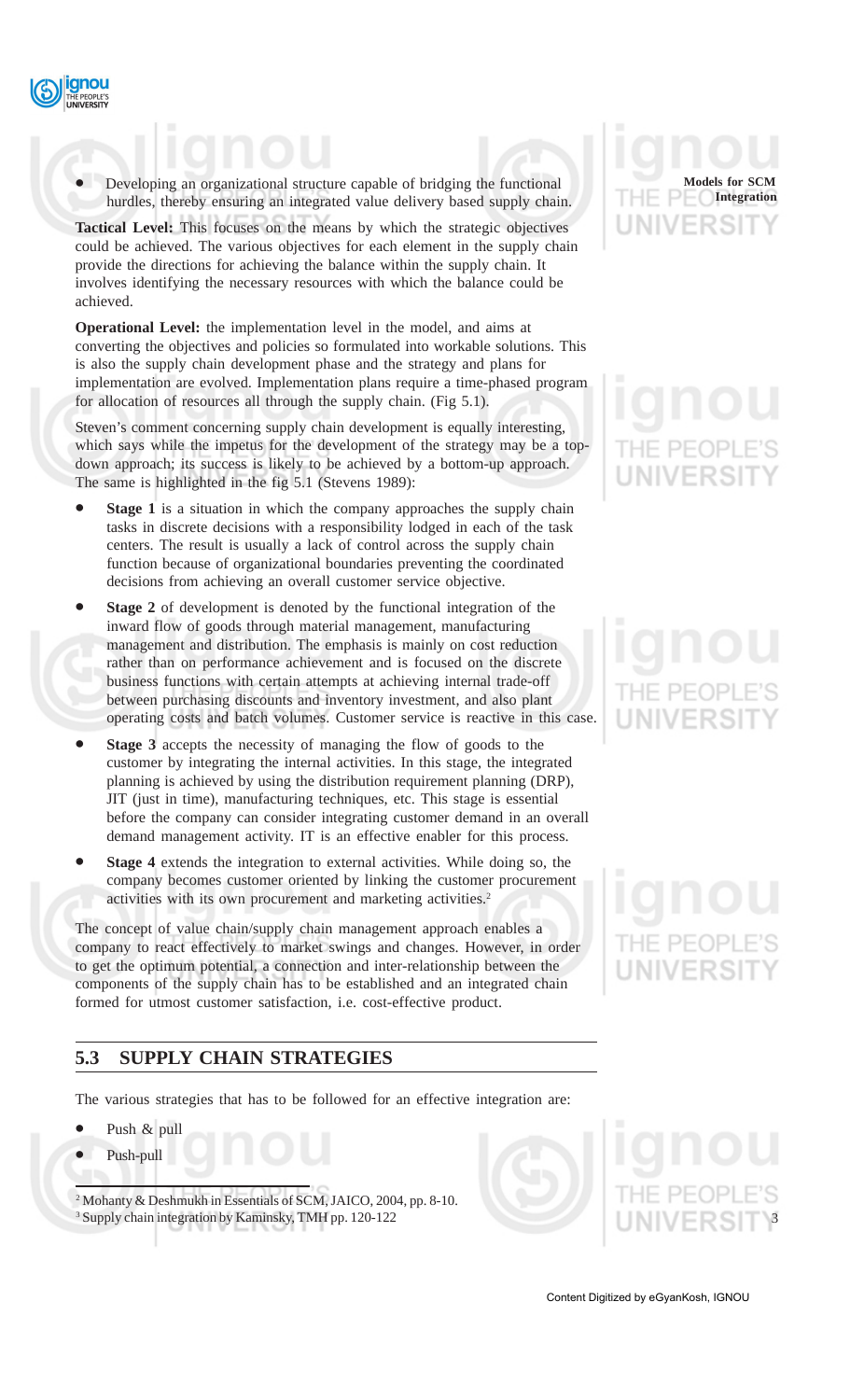

# **Design and Management of 5.3.1 Push Based Supply Chain**

Long-term forecasts are the backbone of a push-based supply chain model, as regards the production and the distribution decisions are concerned. Typically though, the manufacturer bases demand forecasts in orders received from the retailer's warehouses. Therefore, it takes much longer for the push based supply chain to react to the changing marketplace, which may lead to<sup>3</sup>

- Inability to meet changing demand patterns.
- The obsolescence of supply chain inventory as demand for certain products disappears.

Actually, the bullwhip effect leads to under utilization of resources, because planning and managing is (to be discussed later in this block) more difficult. For example a production manager is in quandary as to how to discern production capacity. Should it be based on peak demand or average demand? Similarly it is  $\leq$ not clear as to how to determine the transportation aspects, based on average or peak demand? Therefore, a push based chain we find extra transportation costs, higher inventory levels and higher manufacturing costs, due to need for emergency production change-overs.

### **5.3.2 Pull Based Supply Chain**



In this type of supply chain the production and distribution is based on demands so that it can be effectively coordinated with true customer requirements rather than forecasts. Inventory in on firms following the pull system is negligible and it responds only to orders per se. This is further coupled with fast information flow mechanisms on customer demands to the various components of the supply chain. This system is more attractive in nature because, it leads to:  $\Box$ 

• A lesser lead-time, since better anticipation is made on customer demands and the retailers

- Lesser inventory with the retailers
- A decrease in variability due to reduction in lead-time
- Decreased inventory with manufacturer due to reduction in variability.



In a pull based supply chain there is considerable reduction in inventory, enhanced resource management and a comparable reduction in system costs to push based system. At the same time, pull based systems are difficult to implement when lead-time are long and it is not practical to react to the demand information. Moreover, since the systems are not planned well in time it's difficult to take advantage of economics of scale in manufacturing and transportation. Taking these advantages and disadvantages into consideration the companies have formulated a new system 'the push-pull' system, i.e. an integration of push and pull system.

### **5.3.3 Push-pull Strategy**

This is an ideal mix of both push and pull strategy in which the first half of the system is based on push method and the remaining half as pull based. The interface between the two models is push-pull boundary. In order to comprehend the strategy better you have to consider the supply chain time line, that is, the time that elapses between procurement of raw materials and the delivery to the customer, the end of the time line. The push-pull boundary, exists somewhere in between this time line and denotes the time when the company switches from one strategy to the other as illustrated in figure 5.2.

3 Supply chain integration by Simchi Levi etal, TMH pp. 120-122

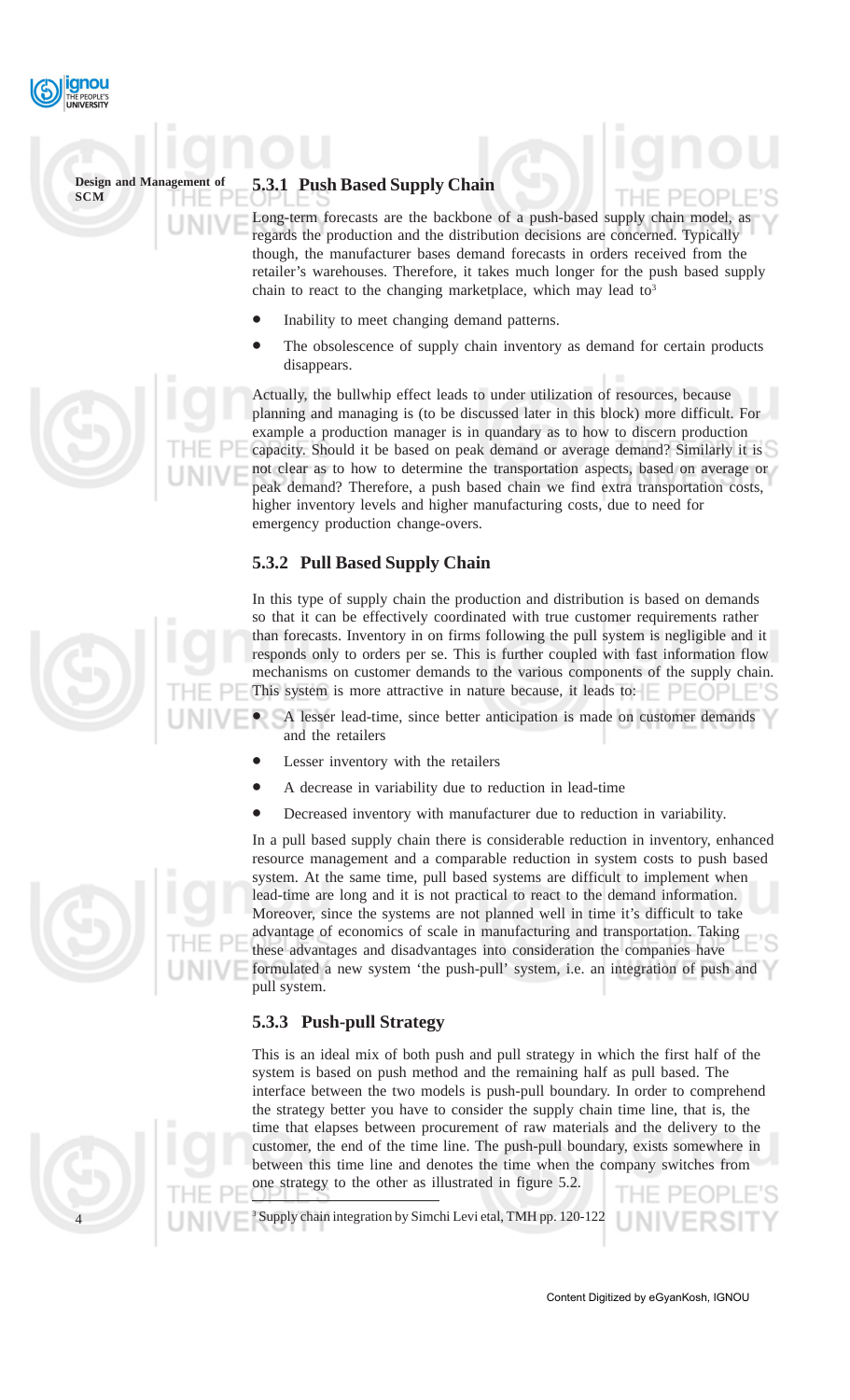

Consider a computer manufacturer, who builds to stock and thus makes all production and distribution decisions based on forecast. This is a push system. Whereas, push-pull strategy is one in which manufacturer builds to order, which implies that component inventory is based on forecast and final assembly is in response to specific customer request. Therefore, the push system is prior to assembly and the pull system starts with assembling till delivery of the product. The push-pull boundary is prior to assembly.





### **Fig. 5.2: The Push-Pull Supply Chain System**

### **Activity 1**

Visit a company and analyze the SCM strategy being followed in the light of present trends worldwide and justify your observation, with suitable case studies.

............................................................................................................................. ............................................................................................................................. ............................................................................................................................. .............................................................................................................................

.............................................................................................................................

**5.4 DEMAND MANAGEMENT**

Why do we require demand management? It's primarily required since accumulation of inventories amounting to millions in the supply chain shows absence of demand management in the total system. "Demand management's imperative of forecast error reconciliation with the actual order rate of an enterprise is one of the most overlooked potentials in the successful management of inventory levels, customer satisfaction, staffing strategies and facilities expansion or contraction".4

### **An Example to Elucidate Forecast Accuracy**

You are part of a counseling class on SCM at IGNOU that meets every day between 1800 hours to 2000 hours. Let the topic of discussion be forecast accuracy. The counselor asks you approximately as to where will you be one week from now at 2130 hours. You respond by saying 90% you will be here for the class, with a 10% possibility of getting tied down to family commitments.

4 WCDM, from World Class Supply Management by Burt, Dobler & Starling, TMH, Chapter 8, pp. 624-626.



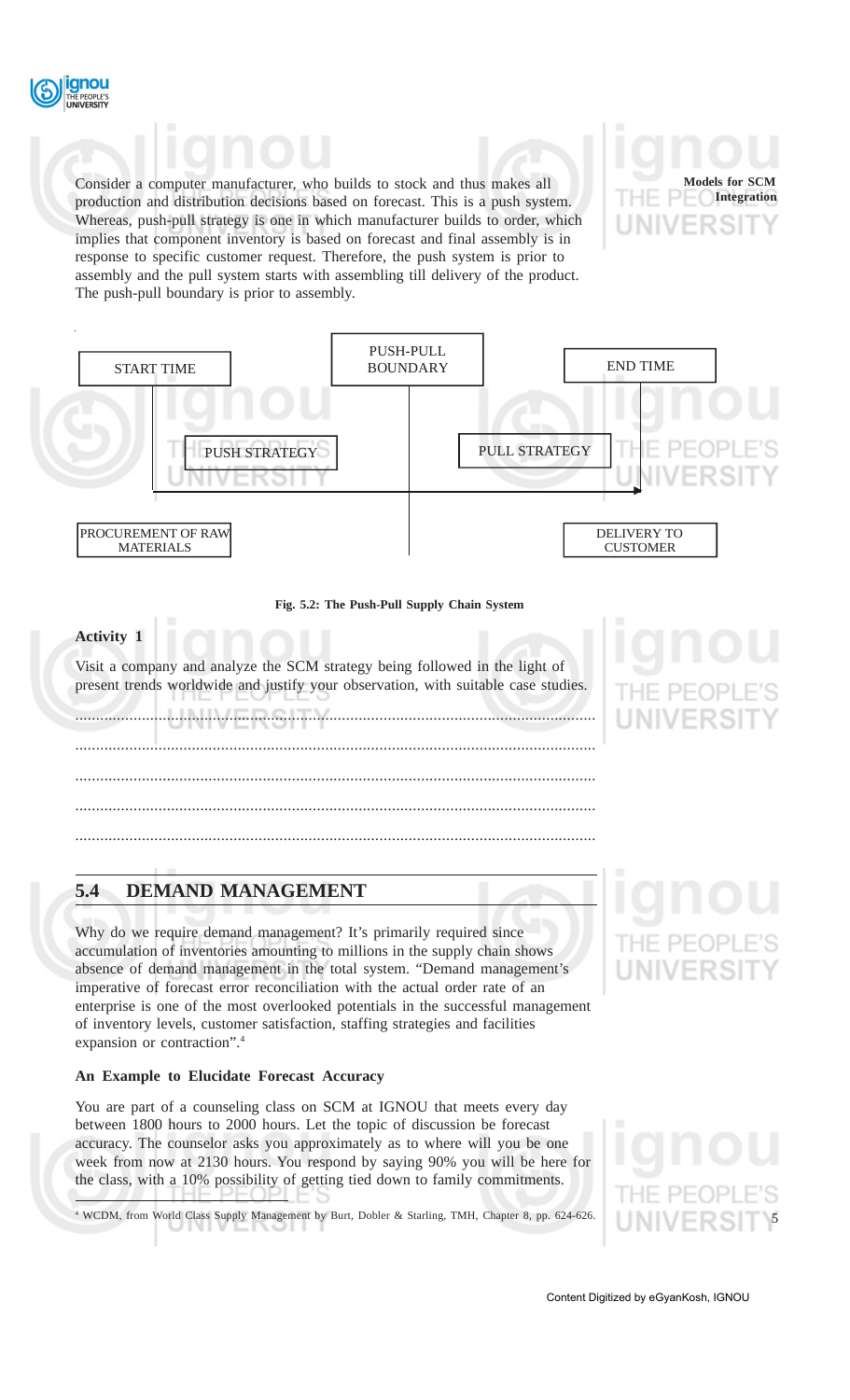

The next question of the counselor will be, with that in mind where 4 years from now, at the same time?

You are partly speechless, and say "well one cannot be too sure and probably I will graduate from IGNOU with a degree in SCM and will be trying to cope with a job in hand." The counselor adds on by saying, how sure can you be of that? " Not to sure perhaps I will be where I presume to be at that point in time."

So that is what it is just try and visualize how difficult it is for the firms to forecast future demand for their product and services. It is quite akin to the policy on trees plantation adopted by certain firms a few years back, where you purchased trees today and expect a hike 20 years from now, without actually forecasting what is going to be the condition of the sapling planted today after 20 years. The firms actually utilized the concept of forecast demand in a reversing order and made the consumer/customer go in circles over own probability errors, which they miscalculated. The company had done their homework pretty well to convince you on this aspect, but you as the customer didn't predict the future too well. That is forecast accuracy, very difficult to predict in actuality but easy to talk appreciate, with a may/could be factor, a gamble better avoided.

### **What is Demand Management?**

Let us now see what is demand management per se? "It seeks to estimate, control, smooth, coordinate, balance and influence the demand and supply for a firm's products and services in an effort to reduce total costs for the firm and its supply chain."<sup>5</sup> It recognizes that forecasts are developed at several points through out an organization, but doesn't develop forecast. It accepts forecast from other functions and updates these based on real time demand. It is also directly related to supply in order to adjust the flow of raw materials and services. So, how can we establish control in demand management? By:

- Execution of effective production schedule
- Calculation of inventory levels
- Capabilities and capacity
- Developing of customer service strategies

It is also responsible for smoothing and streamlining production after the master production schedule is in place and been released to internal production and external suppliers. Demand keeps on changing on a day-to-day basis. Therefore the demand managers should have contingencies in place in coordination with the supply chain members so that necessary modifications could be affected well in time. "Demand management also balances the total costs of not meeting the demand against the total costs of adding additional resources required to meet the growing demand," says Burt in his book WCSM. Actually, without a forecast of demand, supply channels tends to get cluttered and all this can effectively be overcome through a comprehensive demand management.

### **Demand Driven Strategies**

Demands forecast and demand shaping are the two different processes, which helps in generating information for integrating demand information into the supply chain planning process, as enumerated below:

• Demand forecast: A process in which historical demand data are used to develop long-term estimates of expected demand, that is, forecast.<sup>6</sup>

5 Demand Management from WCSM by Burt, TMH, pp. 326. 6 Demand driven strategies in designing and managing supply chain, Simchi Levi et. al, pp. 126-128



6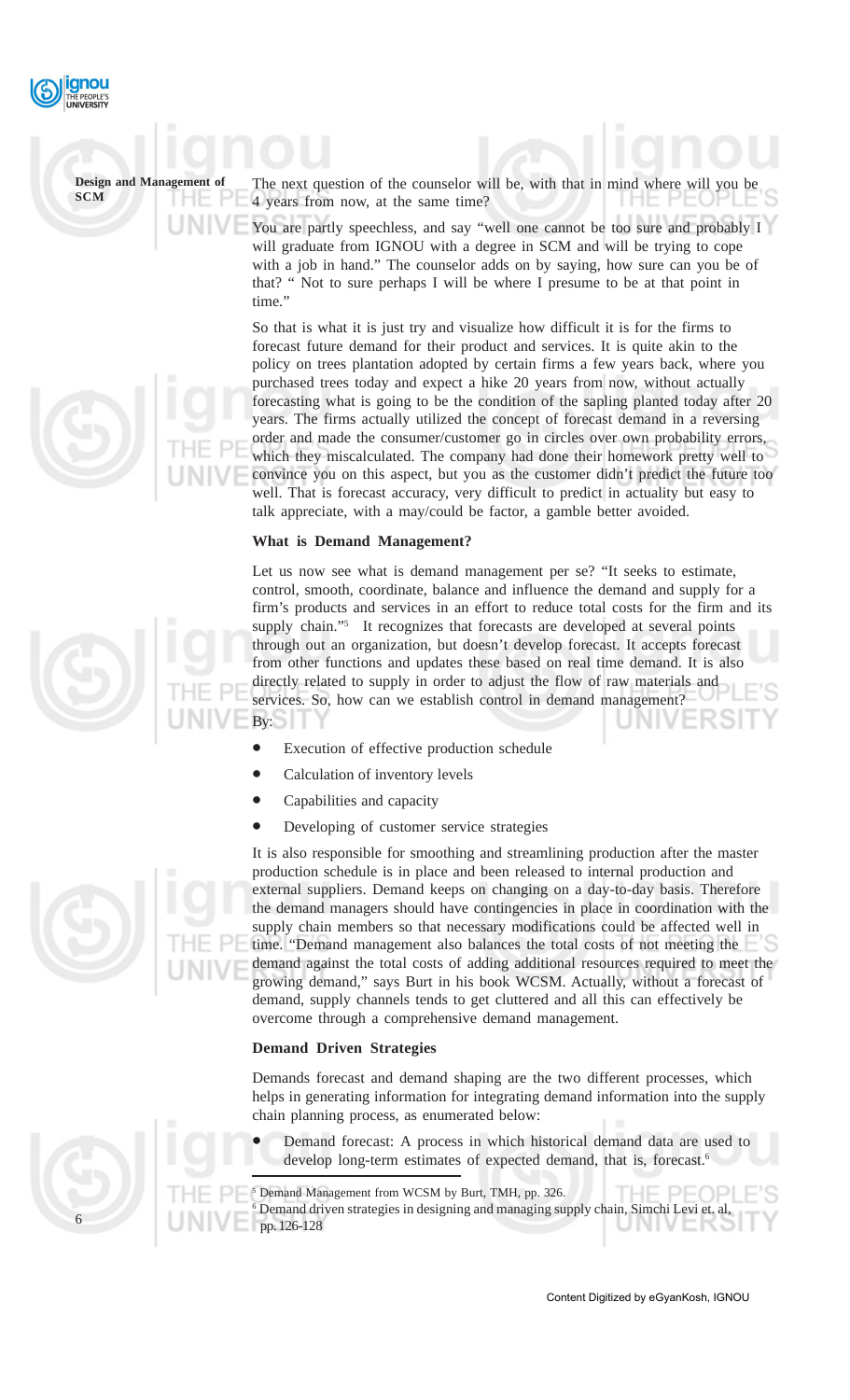

• Demand shaping: It is a process in which the firm determines the impact of various marketing plans such as promotions, pricing discounts, rebates, new product introduction and product withdrawal on demand forecasts.

In either case, the forecast is not completely accurate, and hence an important output from demand forecast and demands shaping processes is an estimate of the accuracy of the forecast, the so called forecast error, measured according to standard deviation. This information provides insight into the likelihood that demand will be higher (or lower) than the forecast. High demand forecast error has a negative impact on supply chain performance, resulting in obsolete inventory and underutilization of resources. Therefore, can the firm employ supply chain strategies to increase forecast accuracy and thus decrease error? Let us see with the following approaches:

- Select the push-pull boundary so that demand is aggregated over one or more of the following dimensions:
- Demand is aggregated across products
- Demand is aggregated across geography
- Demand is aggregated across time

The objective is clear. Since aggregate forecasts are more accurate, the result is improved forecast accuracy.

- Use market research, demographic and economic trends to improve forecast accuracy
- Incorporate collaborative planning and forecasting processes with the customers for better understanding of demands
- Determining the optimal assortment of products by store so as to reduce the number of SKUs competing in the same market

At the end of it the firm has a demand forecast by SKU by location. The next is to analyze the supply chain and see if it can support these forecasts. This process, called supply and demand management, involves matching supply and demand by identifying a strategy that maximizes profit or minimizes transportation costs, inventory costs and production costs. The firm also determines the best possible way to handle volatility and risks in supply chain. This is tactical planning, which is impact to demand planning. Therefore an iterative process must be used to identify the following:

- The best way to allocate marketing budgets and supply and distribution resources
- The impact of deviation from forecast demand
- The impact of changes in supply chain lead-times
- The impact of competitors' promotional activities on demand and supply chain strategies

# **5.5 INTERNET AND SCM**

The influence of Internet has been tremendous over a very short period of time. Changes are taking place rapidly and the emerging e-business has its inherent advantages and disadvantages. E-business strategies supposedly reduce costs, increase service level, increase flexibility and increase profits. But in reality very few have been successful. Many Internet companies have crashed due to their individual logistic gray areas. On the other hand some of them have been INIVERƏH

**Models for SCM Integration**



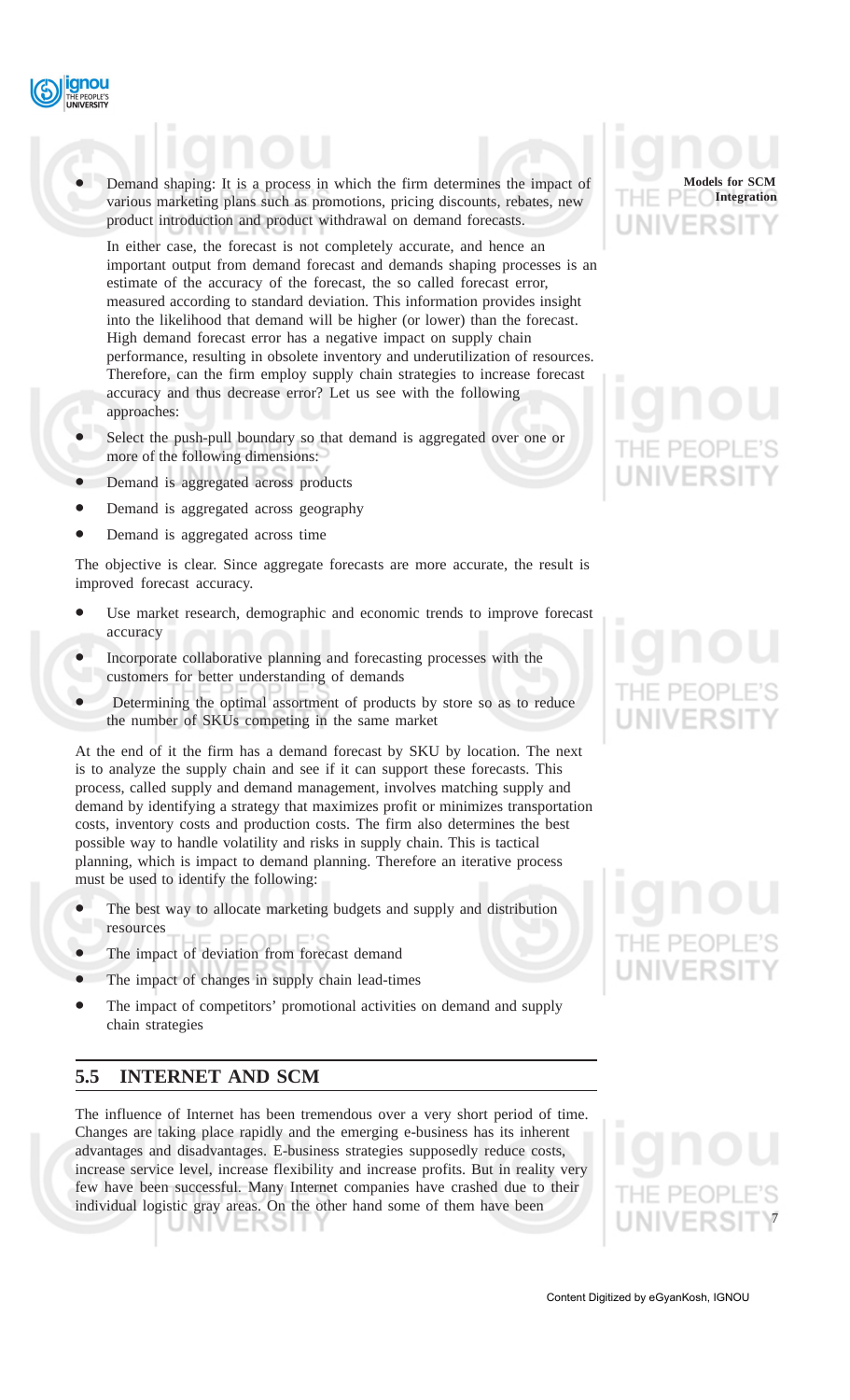

successful in developing new business models and profited significantly by capturing a sizable market share. These companies use the Internet as the driver of business changes. Next is e-business and e-commerce. Now what is ebusiness? It is a collection of business models and processes motivated by the Internet technology and focuses on improvement of extended enterprise performance. E-commerce is the ability to perform major commerce transactions electronically, and it forms the integral part of e-business.

Companies have realized over a period of time that Internet can have a huge impact on supply chain performance. Internet can help in a big way to move away from the traditional push strategies to the pull system, but eventually most of the companies have landed up with the push-pull strategy.

### **The Bottom Line**

Recently, many companies have improved performance, reduced costs, increased service levels, reduced bullwhip effect and improved responsiveness to changes in marketplace by integrating the supply chain. In most cases, this was facilitated by the push-pull model and by a focus on demand driven strategies, however, in effect the Internet has created a revolution in integrating the SCM and evolving supply chain strategies. At the same time the collapse of many such internet companies does send an alarm that e-business not only makes business but break them too. The key to these challenges lies in identifying the appropriate strategies for a particular company and individual product. The new supply chain paradigm, push-pull strategy, advocates holding inventory, though it pushes the inventory upstream. Most important is that the traditional companies are required to maintain and effective distribution system depending on environmental factors, warehouses, direct shipment, transshipment so as to ensure effective management of inventory and reduction of distribution costs.

# **5.5 PHYSICAL GOODS FLOW, VIRTUAL FLOW AND CASH FLOW**

Related to what we have studied earlier in integration of Supply chain, physical flow, virtual flow and cash flow could be seen in more detail. David N Burt in his book World Class Supply management says 'the supply chain extends from the ultimate consumer to the mother earth' and has explained the same with an illustration, which we shall see later. "The chain is viewed as a whole, a single entity rather than fragmented groups, each performing its own function".7 Only when an ultimate customer buys a product does the money enter the supply chain. Transactions help in allocating the customer's money among the members of the chain. "A firm's supply system includes all the internal functions plus external suppliers involved in the identification and fulfillment of needs for materials, equipment and services in an optimized fashion".<sup>8</sup> Supply system plays a key role in helping the firm satisfy its role in supply chain. Professor Charles of MIT writes, "Supply chain design is the meta-core competency for organizations".9

The Internet today permits the supply chain managers to manage their supply chains collaboratively and also synchronizes their operations. The net result is:



Burt, Dobler & Sterling WCSM by Tata Mc Graw Hill 7<sup>th</sup> edition, p. 7 in Supply chain & networks. <sup>9</sup> Charles H. Fine, Clockspeed: Winning Industry Control in the Age of Temporary advantage. (as specified by Burt in his book WCSM by Mc Graw-Hill, p. 7.)

Gentry, J. J, "The role of Carriers in buyer-supplier strategic partnerships: a supply chain management approach," Journal of Business logistics pp. 35-53, cited in Amelia S. Carr & Larry Smeltzer, "The relationship of strategic purchasing to supply management", European Journal of Purchasing and supply management 5 (1999) p. 44.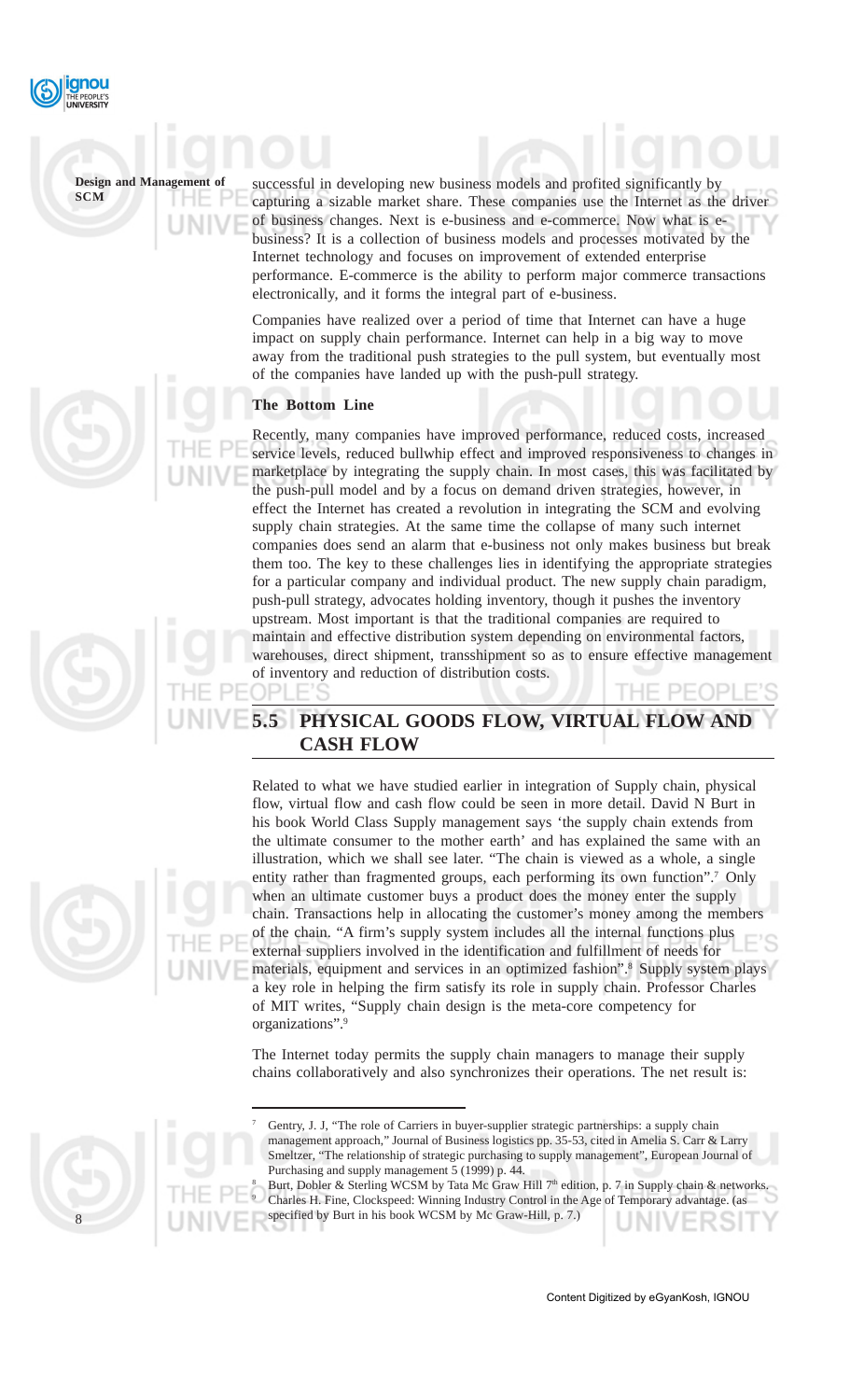

- Reduced costs Time management
- Competitiveness.
- Profitability.

Success of an organization in the near future will be driven by its ability to compete effectively as a contributing member of a dynamically connected supply chain management and not in isolation. Connectivity with customers, suppliers and other partners and be able to interact quickly is critical to survival. Tomorrow, a tightly connected e-chain will be a necessity."10





Supply chains are relatively easier to describe and visualize, but the terminology is already dated. "Traditionally, companies have connected with one another in simple, linear chains, running from raw material producers to distributors to retailers."11 But the day is not far off that most companies will be an integral part of the supply networks worldwide. Networks optimize the flow of goods (physical flow) and services, virtual flow (information) and money (cash flow). It focuses on the ultimate customer, who is once again the generator of funds. They are so designed that one member doesn't benefit at the cost of the other, the networks are therefore:

- **Adaptive** THE PEOPLE
- **Speedy**
- **Innovative**
- **Integrated**

SCM in essence is based on creation of values. It is a network of business processes used to deliver products and services from raw materials to end customers through an engineered flow of information, physical distribution and cash flow. It oversees the organizational relationships in order to get the information necessary (virtual flow) to run the business, to get the products delivered (physical flow) and get the finances that generate the business profits



**Models for SCM Integration**

9

<sup>&</sup>lt;sup>10</sup> Lisa L. Henriott, "Transforming Supply Chains into e-chains," Supply chain management supplement, Spring 1999, p.16 (Burt and Dobler in WCSM Tata Mc Graw-Hill pp. 7-9.)

Kevin Werbach, "Syndication: The emerging model for business in Internet era", Harvard Business Review, May-June 2000, pp. 85-93.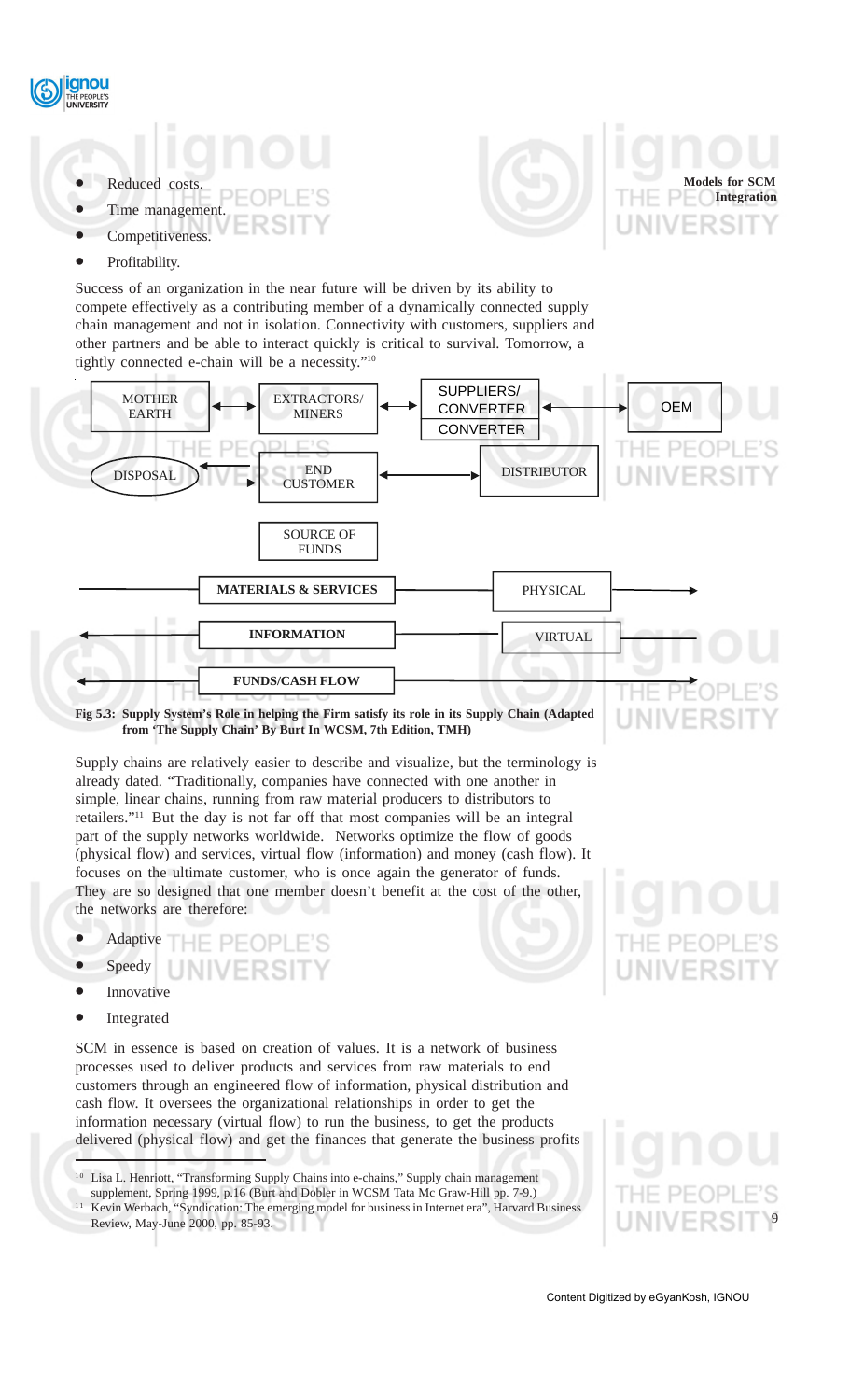

(cash flow). This is an integrated and extended enterprise concept and includes not only relationships with internal business functions, but also with those outside the firm. What has been explained above is just the tip of the iceberg, since SCM strategies are changing rapidly with growing involvement of IT and electronic media.



With this as a backdrop we come to bullwhip effect, which happens to be the basic benchmark in understanding the supply, demand and inventory management, and reasons why companies fall pray to this effect and how best can they reduce it if not eliminate.

# **5.7 BULLWHIP EFFECT**

"Failure to accurately estimate demand and share information among supply chain entities can result in bloated inventory levels due to cumulative effect of poor information cascading up through a supply chain<sup>12</sup>, says Burt in his book WCSM. This is in fact quite natural in a way. If a firm doesn't have information of the demand it will unnecessary carry a load of additional inventory or even increase the lead-time to cater for the uncertainty. Either ways the inventory gets bloated, if the lead-time increases so will the buyer increase order quantities (based on conventional recorder point calculations). This will result in the supplier interpreting this to be growing customer demand, with a cascading effect on the supplier who feels the necessity to increase capacity to meet the trend. To add fuel to the fire, just as supplier has added additional capacity to meet the increase in demand, demand falls off because the buying firm has excessive stock available. The resultant is firing of employees, selling of assets in order to reduce the capacity. This 'phantom' demand in SCM is called as bullwhip effect. In other words, 'the increase in variability as we travel upwards in the supply chain is referred to as the *bullwhip* effect.<sup>13</sup>



 $12$  'The Bullwhip Effect' Chapter 27 towards world-class supply chain management, WCSM by Burt, Dobler & Starling, TMH, pp. 627-628 <sup>13</sup> Value of information, in Designing & managing the SC by Samchi Levi et. al, second edition, 2004, TMH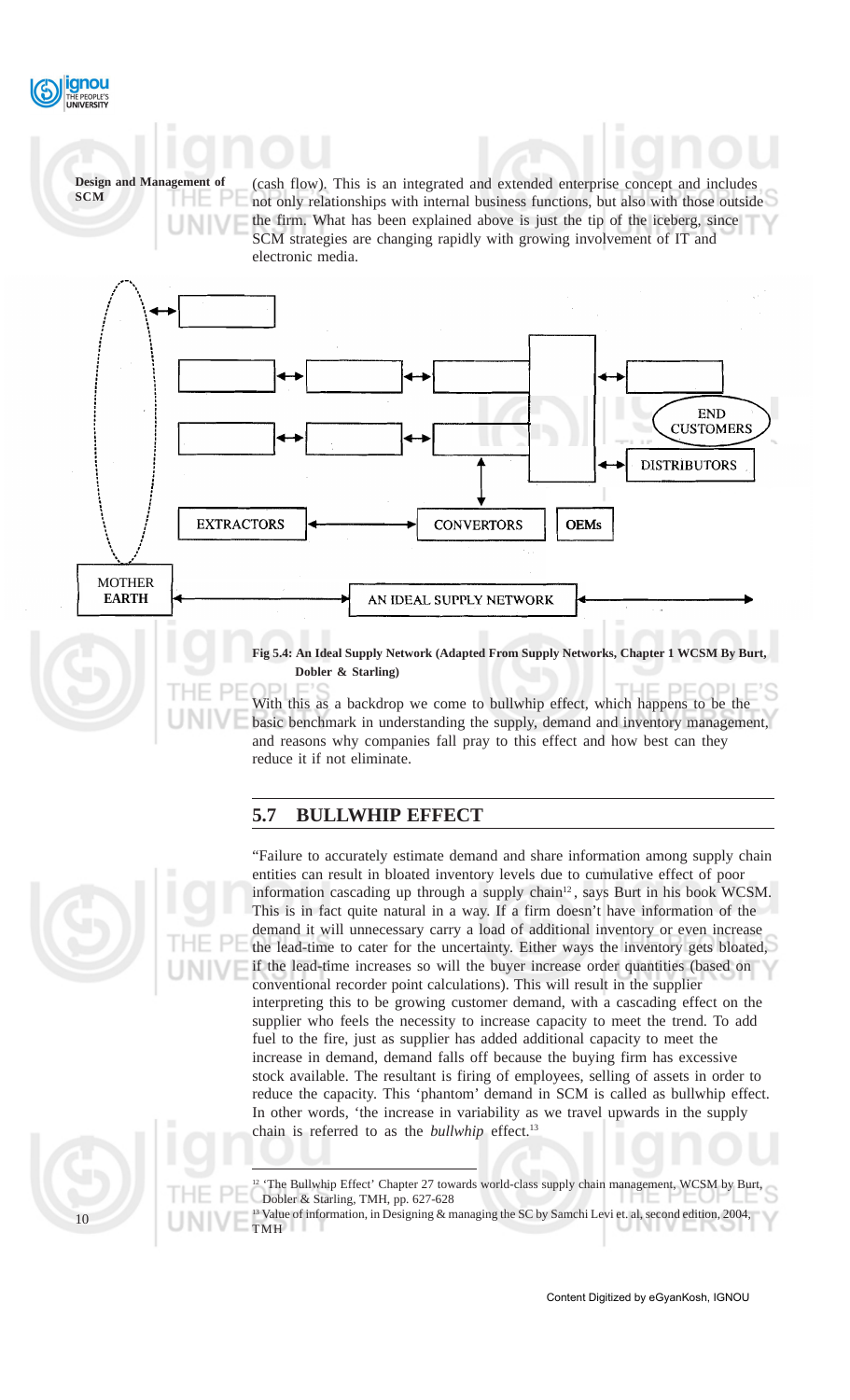Therefore, in order to identify and control the bullwhip effect its pertinent to understand the main factors that contribute towards increase in variability in the supply chain.<sup>14</sup> JIVERSI

- *Demand forecasting:* Traditional inventory management techniques practiced at each level in the supply chain lead to the bullwhip effect. As discussed earlier in unit 5, managers generally use standard forecast smoothing techniques to estimate average demand and demand variability. The important characteristics of forecasting are that as more data are observed, the more we modify the estimates of the mean and standard deviation in customer demands. Since safety stocks strongly depend on these estimates, the user is forced to change the order quantities, thereby increasing variables.
- Lead Time: Increase in variability is magnified with increase in lead-time. In order to calculate safety stock levels and recorder points, we in effect multiply the estimates of the average and standard deviation of the daily customer demands by the lead-time. Thus, with longer lead-times, a small change in estimate of demand variability implies a significant change in safety stock and recorder level, leading to a significant change in order quantities, which in effect leads to increase in variability.
- **Batch Ordering:** The impact of batch ordering is simple to understand. If batch ordering is used by the retailer, as happens while using min-max inventory policy, then the wholesaler will observe a large order, followed by several period of no orders, followed by another large order, and so on. Therefore, the wholesaler sees a distorted and highly variable pattern of orders.
- **Price Fluctuation:** This can also lead to bullwhip effect. If prices fluctuate the retailers tend to stock up when the prices are lower. That is another reason why stocks vanish from the market prior to budget month. This is accentuated by certain manufacturers and companies of offering promotions and discounts at certain times on certain commodities.
- **Inflated Orders:** Inflated orders placed by the retailers during storage periods increase the bullwhip effect. Such orders are common when retailers and distributors suspect that a product will be in short supply, and therefore anticipate receiving supply proportional to the amount ordered. When the shortage period is over, the retailer goes back to the standard orders, leading to all kinds of distortions and variations in demand estimates.

After having seen the factors leading to the bullwhip effect we now go on to how to reduce the bullwhip effect by centralized information.

### **Impact of Centralized Demand Information**

Centralizing demand information within a supply chain can reduce bullwhip effect considerably. This would entail providing information on customer demand in each stage of the supply chain. How and why? If demand information is centralized, each stage of the supply chain can use the actual customer demand data to create more accurate forecasts, rather than relying on the orders received from the previous stage, which can vary significantly more than the actual customer demand. To determine the impact of centralized demand information on the bullwhip effect, we have to distinguish between two types of supply chains: one with centralized demand information and a second with decentralized demand information, as described below.

<sup>14</sup> Value of Information in Designing & Managing Supply Chain, pp. 104-106. JNIVERƏH



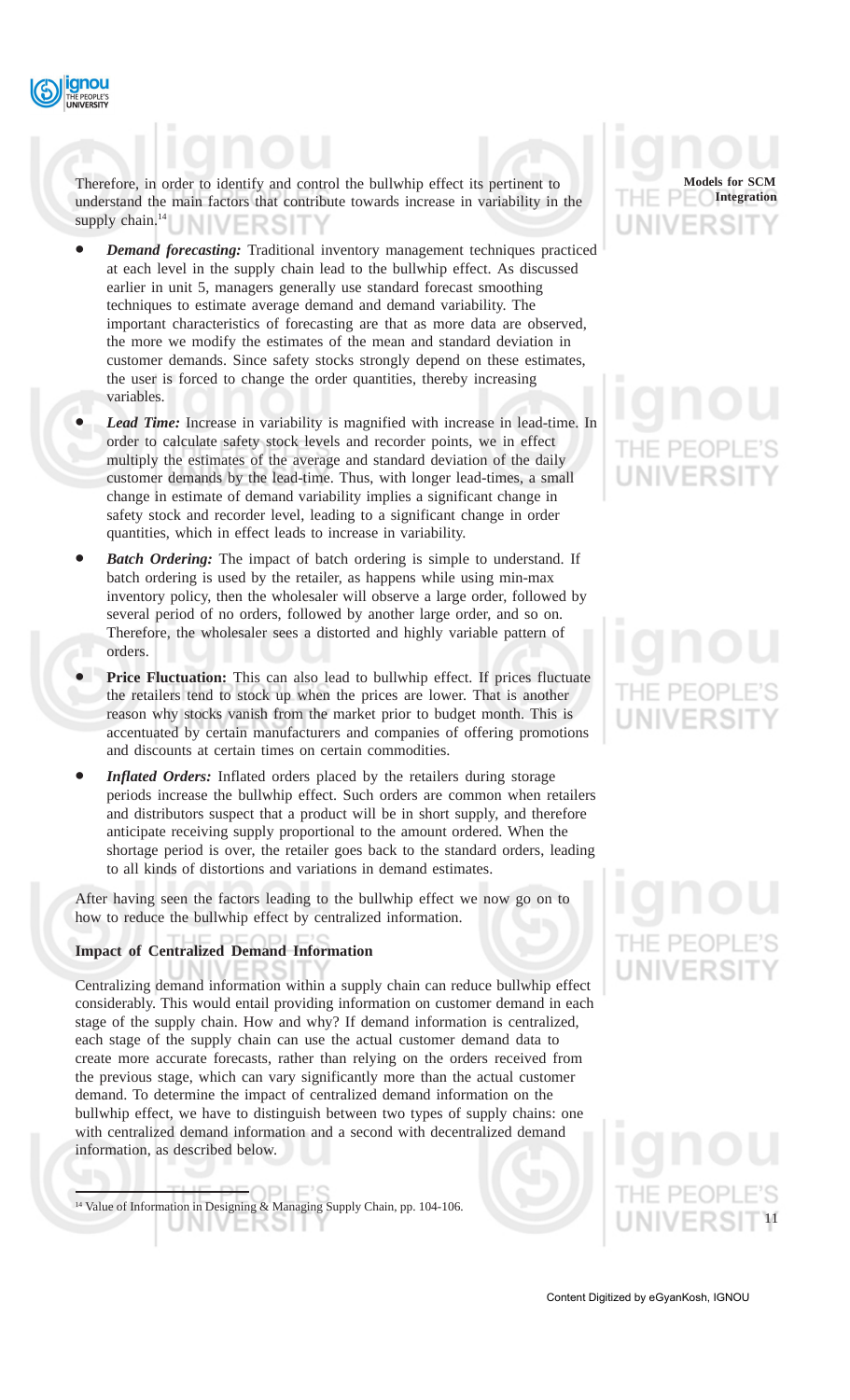

• **Supply Chain with Centralized Demand Information:** In this type of supply chain the retailer (who is the first stage) observes customer demands and forecasts his demands with moving average method finds his target inventory level on the forecast mean demand, and places orders to the wholesaler. The wholesaler who forms the second stage of the supply chain, receives the order along with the retailers forecast mean demand, uses this forecast to determine its target inventory level, and places the order to the distributor. The distributor who finally places the demand to the factory, the fourth stage in the supply chain, follows the same process.

In this particular chain, each stage of the supply chain receives the retailers forecast demand and follows an order-up-to inventory policy based on this demand. Therefore, the demand information, forecast technique and inventory policy in this case has been centralized.



**Fig 5.5: Supply chain with centralized demand information**

• **Decentralized Demand Information:** the second type of supply chain is the decentralized one. In this case the retailer doesn't make its forecast mean demand available to the remainder of the supply chain. Instead, the wholesaler must estimate the mean demand depending upon the orders received from the retailer. Here once again the wholesaler uses a moving average with *p* observations of the orders placed by the retailer in order to forecast the mean demand. Thereafter, it uses this forecast to determine the target inventory level and places an order with the distributor. The distributors target level is utilized to place orders in the fourth stage of the supply chain. Again, in this stage as we move up the supply chain the orders become larger and the variable increase with every stage.



Actually, in both the types of the supply chain the variance of orders become larger as we go up the chain so that the orders placed by the wholesaler are larger than those placed by the retailer, and so on. The difference in the two types of supply chains is in terms of how much the variability grows as we move from stage to stage. It is seen that the orders move additively in the centralized system and multiplicative in the decentralized one. In other words in the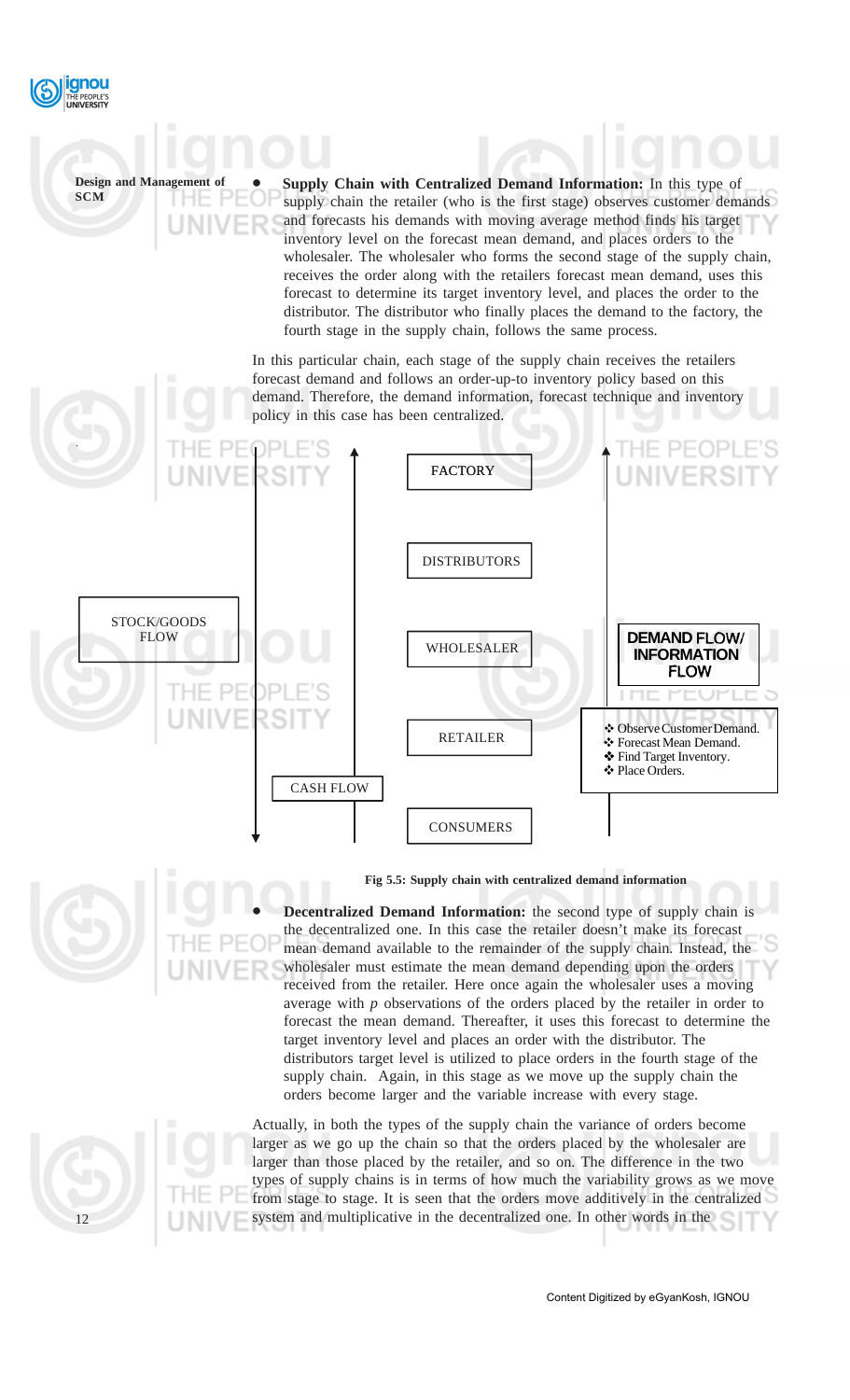

decentralized system where only the retailer knows the customer demand can lead to higher variability than a centralized one, in which the customer demand is available at each stage, particularly when the lead times are large. Therefore more often than not the centralized system can effectively reduce the bullwhip effect.

It's also important to note that even with the centralized system the bullwhip effect remains, since the complete system is based on demand predictions and this is a variable factor. Therefore, it will be correct to say that it can only reduce the effect but not eliminate it completely.

### **Activity 2**

Understand the aspects of Bullwhip effect and analyze the same with a practical case study. Try and visit a firm to understand the effect of Bullwhip on SCM systems and how does the company plan to negate the effect to some extent.

.............................................................................................................................. .............................................................................................................................. ..............................................................................................................................

..............................................................................................................................

# **5.8 A NEW PERSPECTIVE TO COUNTER BULLWHIP EFFECT**

We have seen that bullwhip effect continues to stay in spite of our relentless efforts. Hence, why don't we put our minds together to find some solution to counter this effect and remove it almost completely? It can be considerably reduced, if we gave it a fair try. Let us take into cognizance of the various environmental factors, consumer behavior, market research and area study into effect to counter this problem. For a moment let us get into a model called *direct information system* (DIS), in which we allow the manufacturer to get direct information from the consumer bases rather than the retailers and wholesalers or the distributors. It will require the following:

- A thorough knowledge on the consumer behavior, to include peculiar habits as available in the Indian context and differs state-to-state, region-to-region
- A detailed market research
- An area study compendium to know about the area per se, this will ease out transportation, warehousing and material handling activities
- Last two to three years consumption report analysis
- Last but not the least, an integration of these factors under one common head the DIS.

### **Let us see this with a live example**

An area 'X' has a vibrant population and uses 2 popular brands of toothpaste 'Y' & 'Z'. Say 50% uses 'Y' and the other 50% uses 'Z'. Keeping the trends of our present day advertisements people can sway from Y to Z and vice versa. How do you find that out? Through your retailers/wholesalers who tell you this month people are asking for more number of Y to Z? Can you actually believe them? Since you believe them you aggravate your problems of existing Bullwhip effect. Resultant to this is over stocking and if not sold you land up with a clogged inventory, since the demands were more predictive than actuality. In

UNIVERƏH

**Models for SCM Integration**

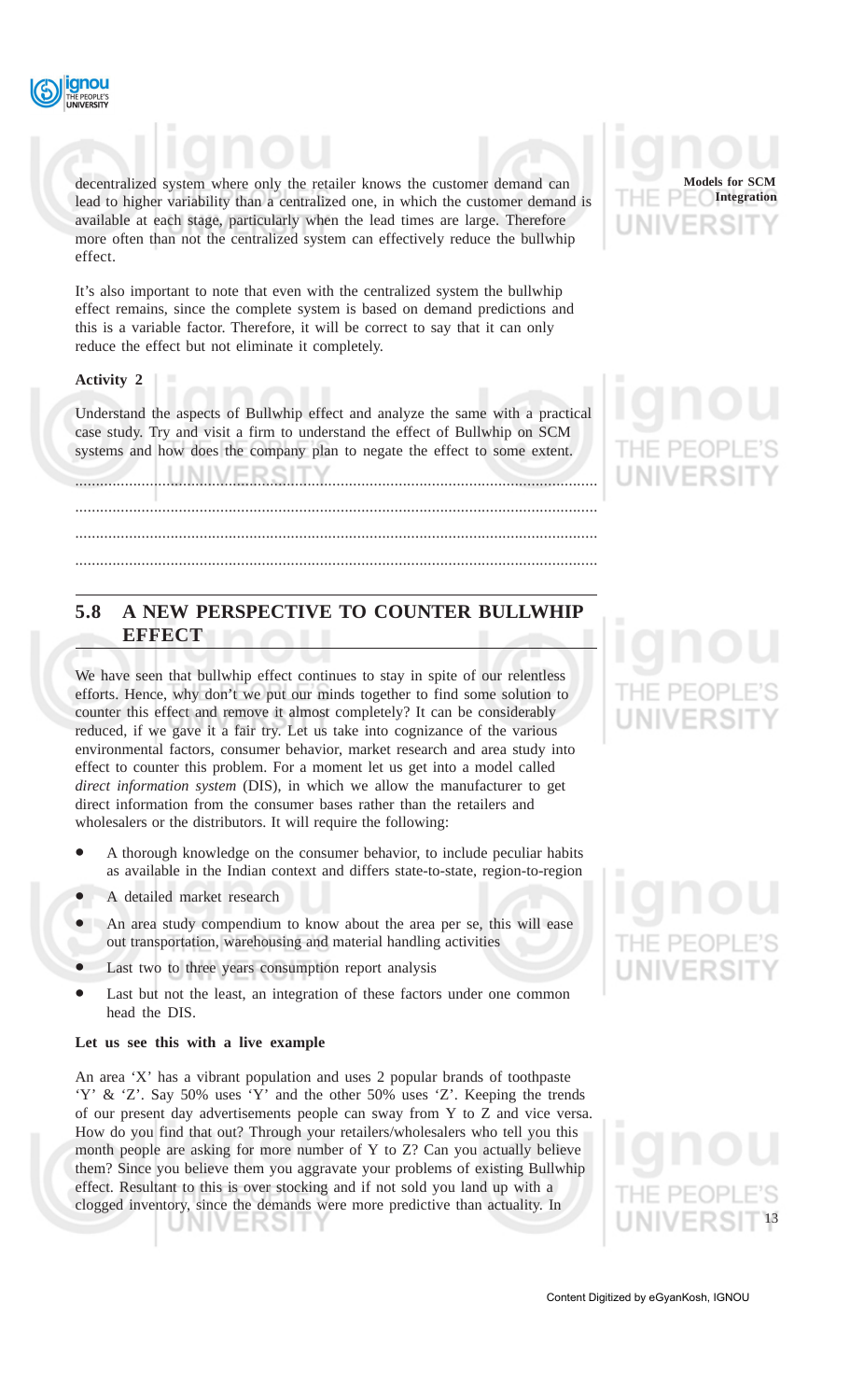

order to nullify this effect you could get your DIS activated and find out the actual on ground situation and believe your *'eyes to the ears'*. Let us see this mathematically. Out of 1000 customers in an area, 700 under presumed ideal conditions uses 'Y' and the balance 300 uses 'Z'. That has been the trend for the last 3 months plus minus 10% here and there. This month things were different and you find your brand 'Y' has dipped to a low of 300, i.e. this month you got 400 toothpastes that never sold. What do you do now? Think of a sale gimmick and rush out your stock? Under ideal conditions, Yes! But how long could you afford to do that? Another 3 months? It's better you tide over this persistent problem once for all by activating the DTC (direct to consumers) method, wherein your own representatives are on the move continuously taking direct feedback from the consumers, in site. This will give a more realistic figure than a predictive one. These inputs can then be compared with that you received from the retailers/wholesalers/distributors, and you reach a common average of demands from one particular area. Looks simple on paper, requires tremendous coordination to implement. Let us see this with a figure to remove any ambiguity of sorts.



### **Fig 5.7 : DIS model for negating bullwhip effect by DTC link (Direct to Consumer)**

# **5.9 DRIVERS OF SCM**



SCM is indeed the most dominating paradigm in contemporary business and is slowly emerging as powerful creators of sales and revenue growth. In the  $21<sup>st</sup>$ century, the rapidly exploding liberalized global market is creating enormously diversified customers, products and services. Organizational, informational and managerial demands are being redefined. The new millennium is creating conditions and an entirely different type of challenge, which are being manifested in innovative supply chain developments. The first driver is the behavioral changes in the top management of global companies. This has dramatically